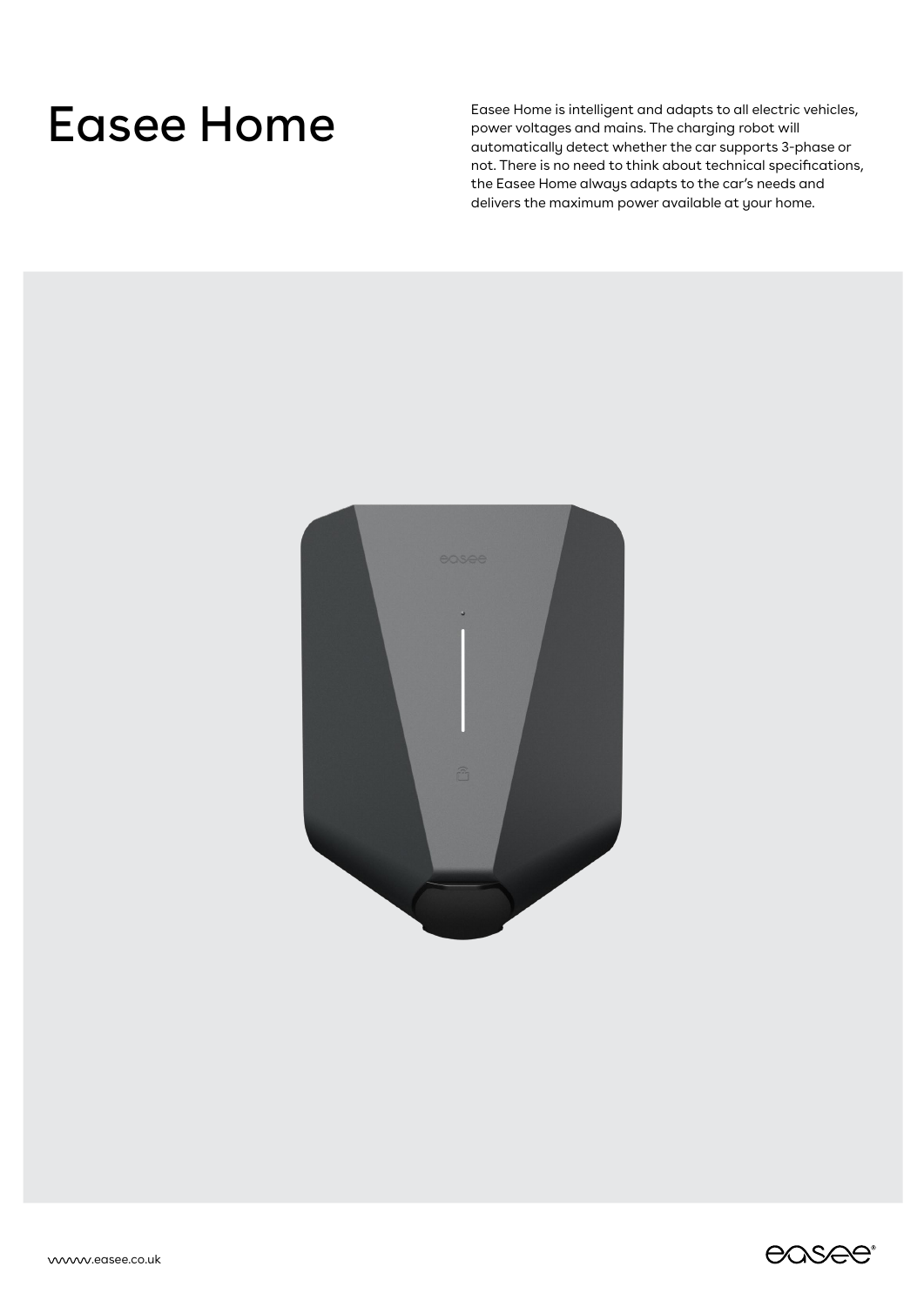**Why choose Easee Home?**

# **Forward-looking home charging**



## **Benefits**

- Fully dynamic charging power 1.4 22kW (1 and 3 phase charging) –
- Load balancing of up to 3 units per fuse without additional infrastructure (wireless) –
- Automatic queuing system –
- The load and phase balancing works offline –
- Integrated 4G in each box (e-sim), free subscription included for life –
- Possibility of WIFI connection –
- Permanent locking of the Type 2 cable –
- Integrated earth fault protection (Integral-type B RCD) –
- Integrated RFID reader (NFC / ISO 14443 and MiFare Classic) –
- Energy measurement (+/- 3%), -for reading charge consumption –
- Developed and manufactured in Norway –
- The box is 69% smaller than other solutions and weighs only 1.5kg –
- 3 year warranty, from the day the charger is installed –
- Universal, fits all types of electric cars and mains –
- Manual and digital control (Free Easee app) –
- You choose the colour –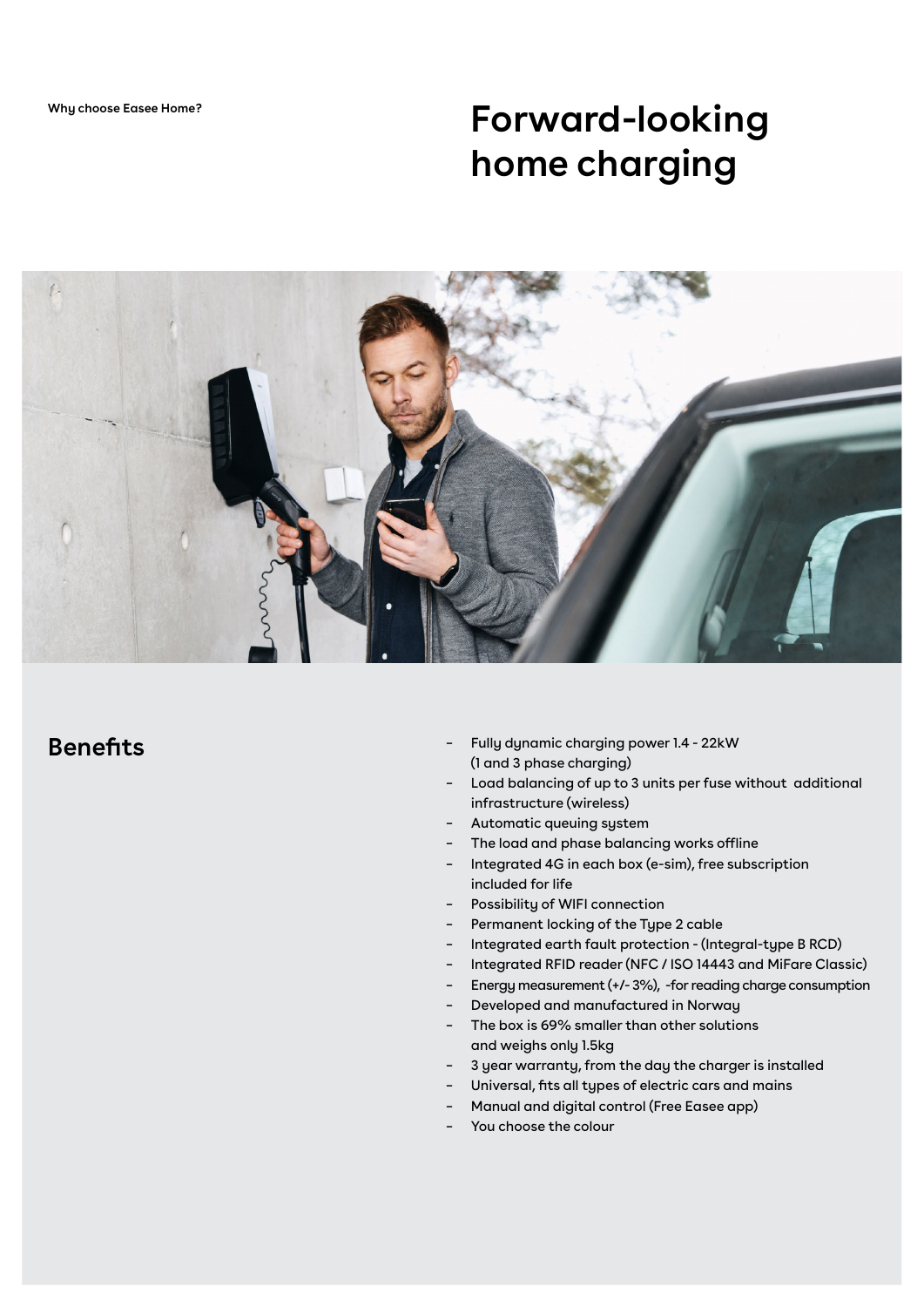

### **Full of power**

The charger can charge on both 1 and 3 phase and supports charging up to 22 kW. It has a Type 2 standard charging connector.

### **Quick charge**

With Easee Home, you can charge up to 10x\* times faster than with a regular outlet. It charges as quickly as possible with the available capacity and provides you with the highest charging power. \*10x times faster charge requires a 3-phase installation. With 1 phase you will still get 3 times faster charge.

# 3**x**

### **Optimized charging effect**

You can have up to 3 charging robots on one fuse. All connected cars can be charged at the same time, and the available power is distributed automatically and dynamically between the vehicles. The total load will thus never exceed the set limit for the fuse.



### **Internet access**

All our charging robots are connected to the internet with integrated 4G\*. If you buy now you get a 4G subscription included for life. That means you don't have to worry about having wifi coverage in your garage. \*Assuming 4G coverage is available



**Small**

The charging robot is 69% smaller and lighter than other electric chargers, with similar functionality. It weighs only 1.5kg! This means that we save the environment at least 4 kilos of copper and plastic per produced charger.



### **Allways updated**

The charging robot is updated with new features continuously. This way, you know that you have purchased a safe and future-proof product.



### **A colorful choice**

We have covers in five different colors: White, Anthracite, Red, Blue and Black. The choice is yours.



### **Warranty**

We want you as a customer to have confidence that you have bought lasting quality. A product from Easee comes with a 3 year warranty.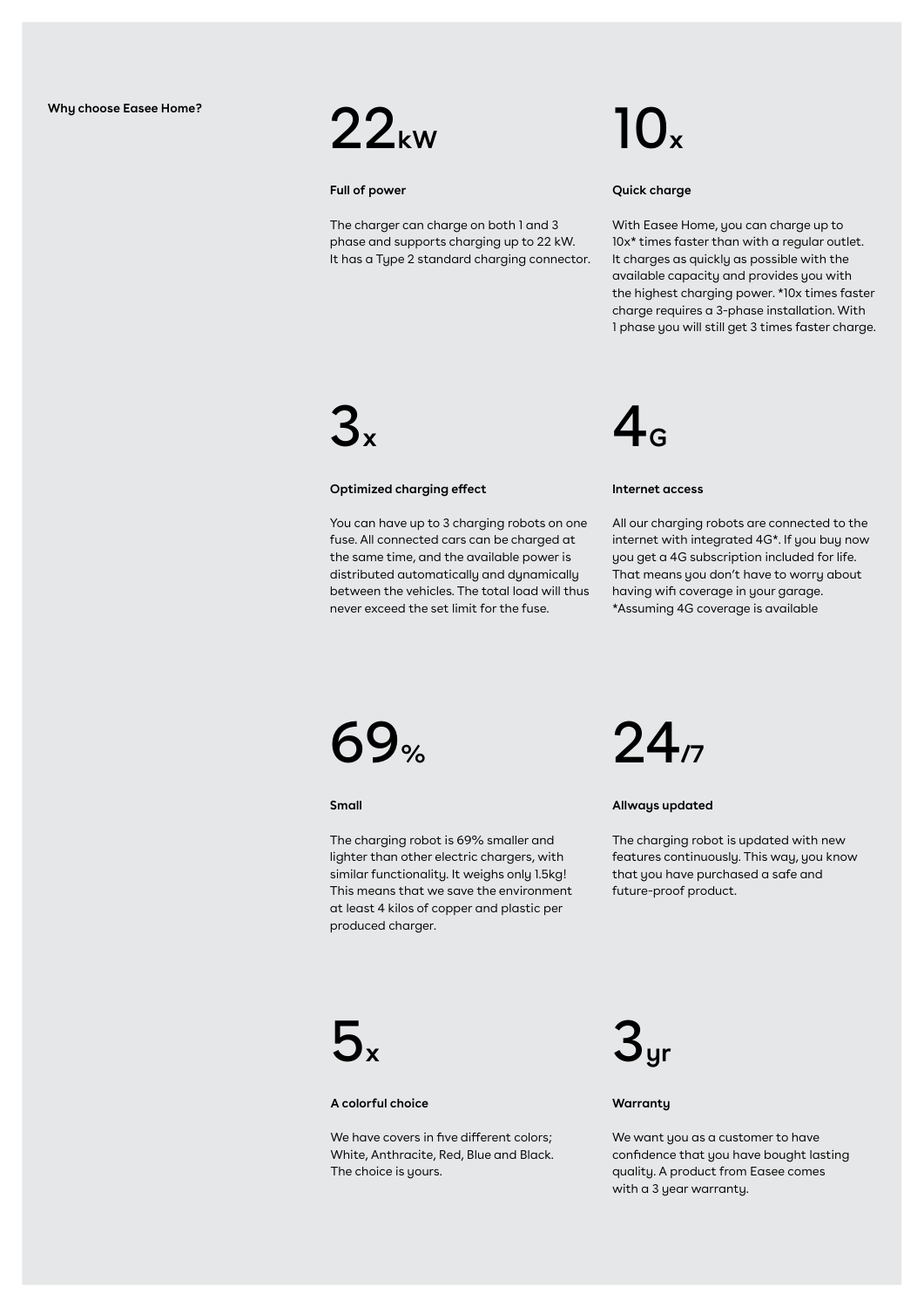**Made in Norway - for Norwegian weather conditions** We develop and manufacture our products in Norway. Our products are developed for being able to withstand harsh environments. Not only is it tough it is also small! Our charging robot is 69% smaller than other ev-chargers. It only weights 1,5kg. We have strived to contribute to a sustainable future and are saving the enviroment for 4 kilos of copper and plastics per produced charger.

The charger thrives just as well on the outside of a house as inside a garage. Its components are of high quality and is composed in a very special way. It is IP56 certified and designed to withstand the Norwegian climate.

We want you as a customer to have confidence that you have bought lasting quality. One product from Easee comes with a 3 year warranty.



**Feel safe**

We've added 3 extra levels of security, so that we can sleep well at night, knowing that you can do it too. Safety is an important part of the design.

With an Easee Charging Robot you can be assured that charging is done safely. The charging robot is designed to the latest standards. In addition, there is built-in electronic earth fault protection that ensures detection of DC and ground faults.

The charging robot is also equipped with temperature sensors and protection to prevent overheating. You also don't have to worry about crooks, the charging cable can be permanently locked in the box via the app or the local wifi interface.

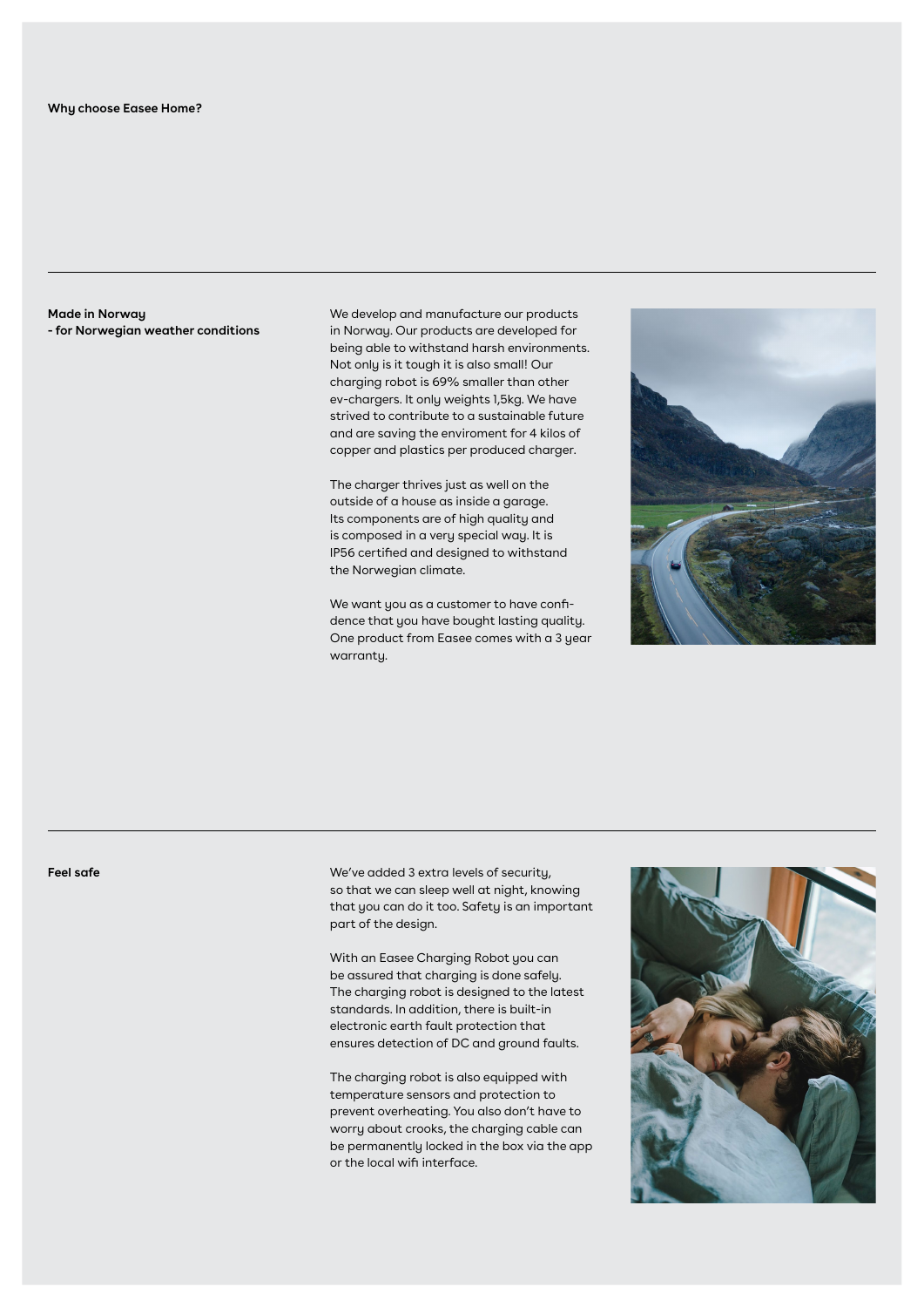**Easy when you get two electric cars**

We have made it easy and affordable to invest in modern and forward-looking charging infrastructure. With "Easee Ready" docking station you get a completely EV ready charge point at low cost. By preinstalling an Easee Home charge point, it is possible upon demand to subsequently deploy our innovative "Plug & Play" technology at no additional installation cost.

The charging robot acts as an intelligent junction box and it supports the expansion of multiple charging stations on the same cable.



**Easee App**

With the Easee app it is possible to control and plan when your car is charging. You can see live values for the current charge session and get an overview of your consumption. If you want to avoid finding the charging cable every time you charge the car, you can easily lock the cable permanently in the Charging Robot through the app.

You get full control over who can charge and when they can charge. We update the app periodically to make your Charging Robot even smarter.

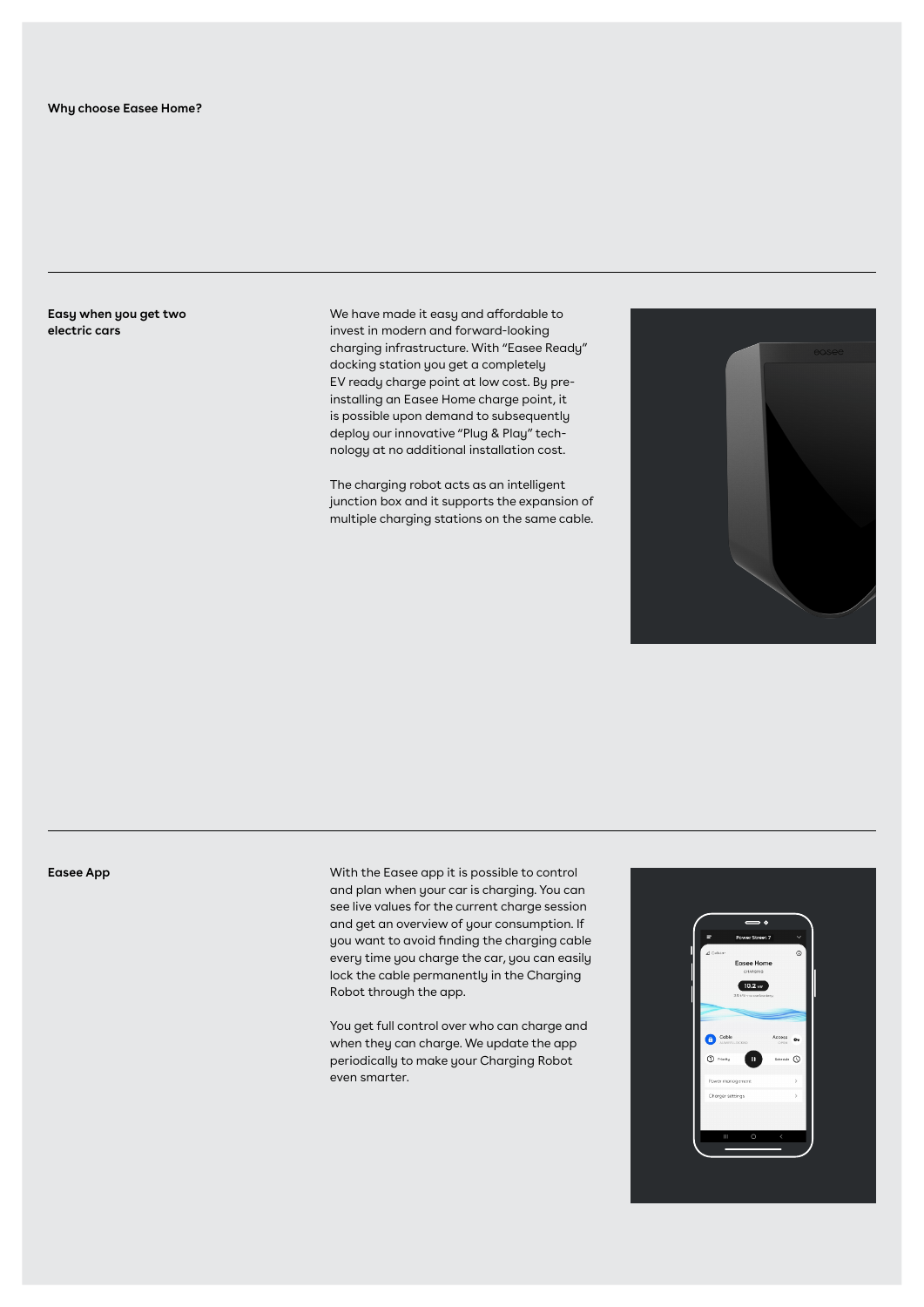## **Specifications**

**Measurement**  in mm



### **General**

Dimension (mm): H: 256 x W: 193 x D: 106 Operating temperature: - 30°C to + 40°C Weight: 1.5 kg

### **Charging**

Charging power: 1.4 - 22 kW 6A 1 phase - 32A 3 phase (automatically adjusted in relation to available capacity) Up to 7.36kW at 32A 1 phase Up to 22kW at 32A 3 phase (TN grid) Number of phases: 1 and 3 (fully dynamic) Charging connector: Type 2, Female (IEC 62196-2) Voltage: 230V / 400V AC (+ -10%) Advanced load distribution Up to 3 charging robots on the same fuse Automatic locking of charging connector Built-in energy meter

### **Technical Connectivity**

Built-in 4G / GPRS WiFi 2.4 GHz b / g / n connection Control charging with the Easee app RFID / NFC reader OCPP 1.6 via our API

### **Sensors and indicators**

Light strip showing the status of the charger Touch button for manual adjustment Brightness control sensor Temperature sensors in all main contacts

**Colours**

White Antrachite Red Blue Black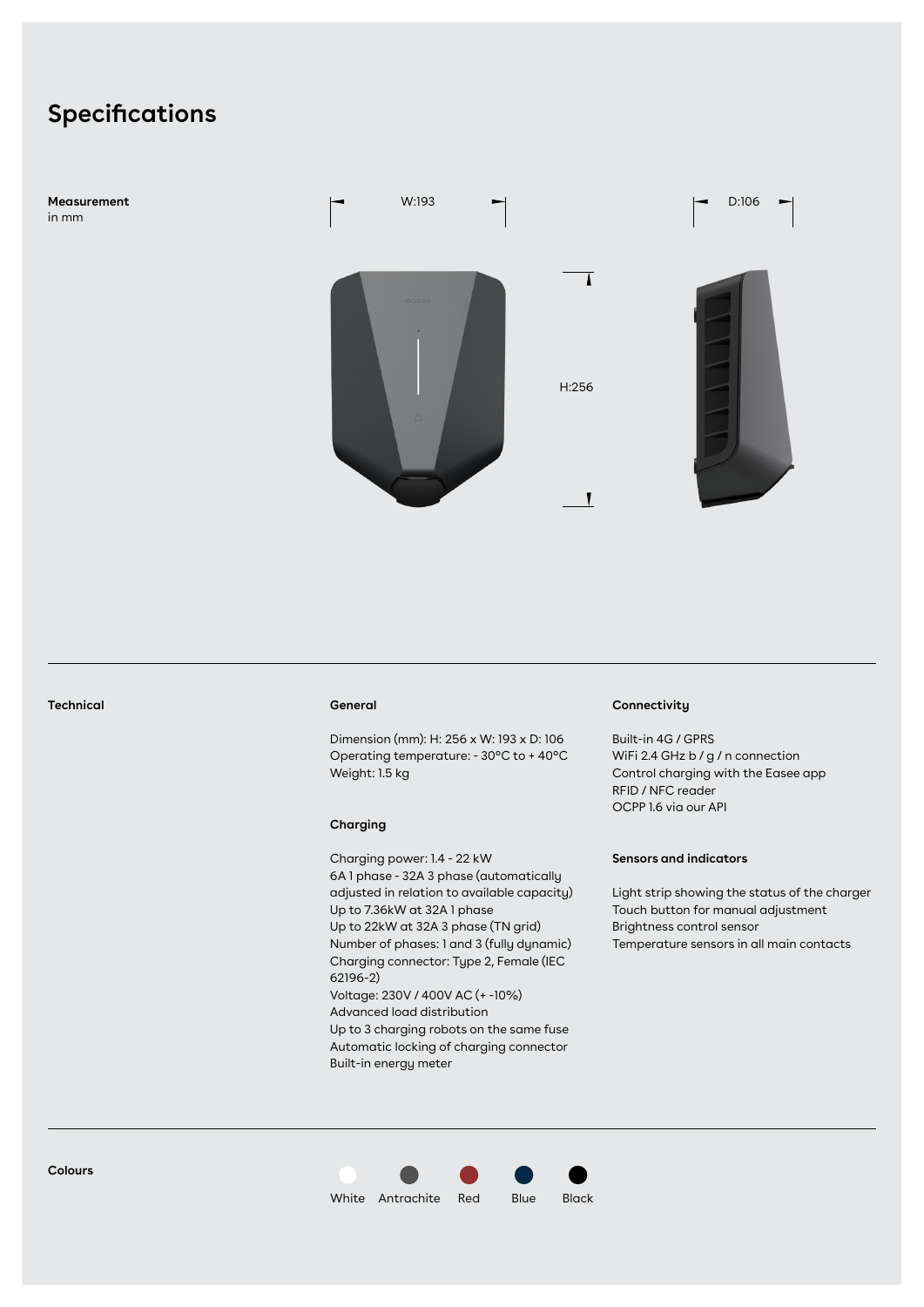### **Protection**

Built-in Type-B ground fault protection (30mA AC / 6mA DC) Enclosure degree: IP54 (electronics module) Impact resistance: IK10 Fire class: UL94 UV resistant Insulation class: II Over voltage category III (4,5kV AC and 6kV impulse insulation tolerance)

### **Theft Protection**

Electronics can be deactivated and tracked in case of theft. The electronics can be permanently locked using a padlock (not visible). The charging cable can be locked permanently in the charging station.

### **Complies with the following standards**

EN/IEC 61000-6-2 (2005) EN/IEC 61000-6-3 (2007 / 2011) EN/IEC 61000-32 (2014) EN/IEC 61000-3-3 (2013) EN/IEC 60529-1 (1999 / 2013) EN/IEC 60950-1 (2009 / 2013) EN/IEC 62955 (2018) EN/IEC 61009 (2010 / 2012 / 2013) EN/IEC 60950-22 (2005) EN/IEC 61851-1 (2010 / 2017) EN/IEC 61851-22 (2001) EN/IEC 62196-1 (2014) EN/IEC 62196-2 (2017) Radio Equipment Directive 2014/ 53/EU ROHS directive 2011 /65/EU CE Konform

### **Installation**

### **Power grids and fuses**

Installation network: TN, IT and TT (detected automatically) Installation fuse: Max 32A, pre-connected A-protection on installation fuse for the charging robots.

### **Integrated circuit in backplate**

| Cable cross-section:        | $1.5 - 10$ mm2  |
|-----------------------------|-----------------|
| Cable diameter:             | $8-22$ mm       |
| <b>Terminal Tightening:</b> | 5 Nm            |
| Cable Strip Length:         | $12 \text{ mm}$ |

### **The product contains**





Backplate Chargeberry Chargeberry Cover